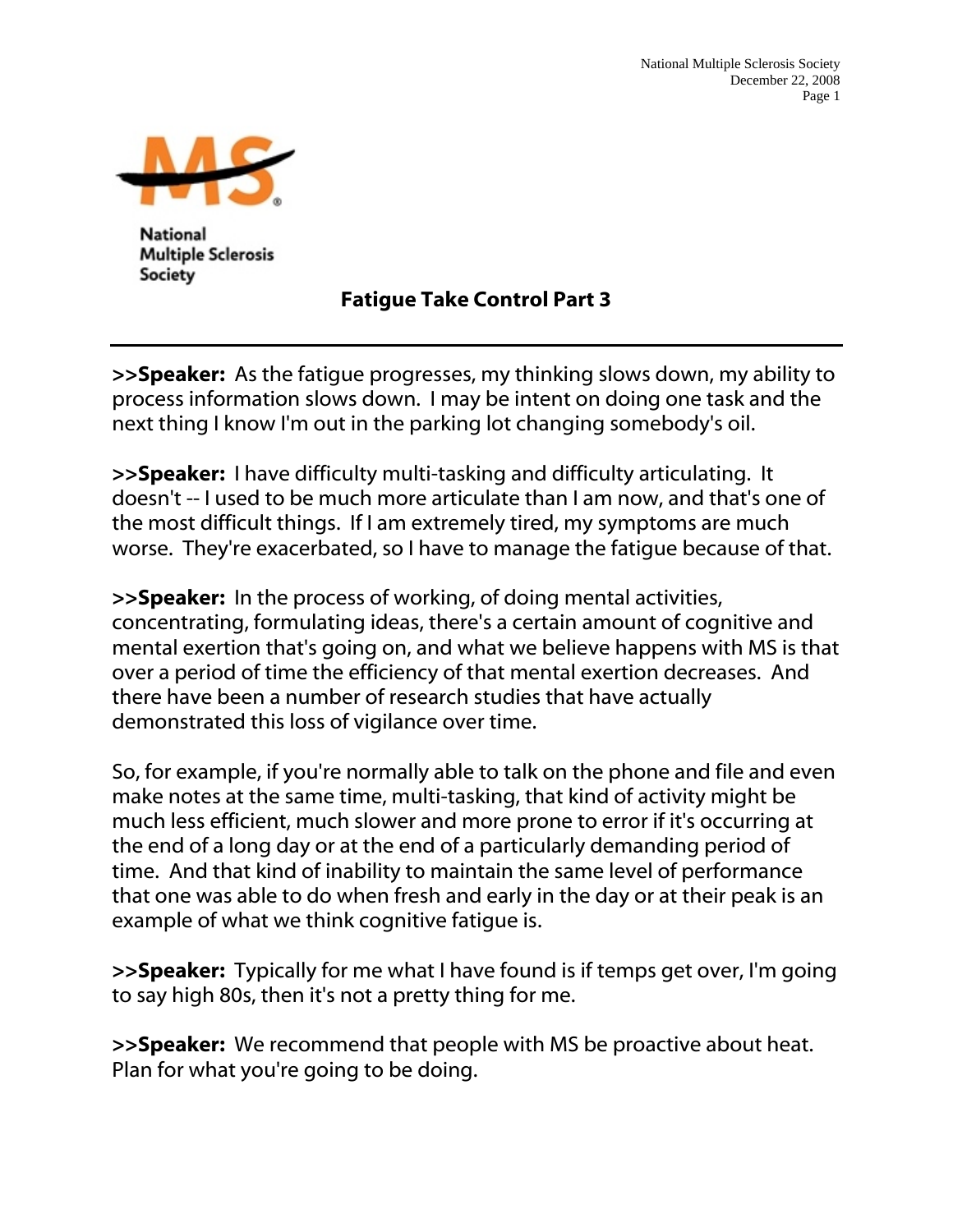>>Speaker: I have air conditioning in my house, I have air conditioning in my car, and I have air conditioning in my office. I avoid the sun in the hot parts of the day, and then I also purchased a cooling vest and I use that on really hot days when I'm going to be out and about.

>>Speaker: One day in talking to the physical therapist at OHSU, she said, "Do you sleep with lots of blankets and all curled up?" I said, "Yeah." And she said, "You know, we call it cocooning." I said, "Yeah, I wrap up in blankets," and then she said, "And you get real warm at night." I said, "It feels really nice and toasty." "And when you get up are you tired?" I said, "Sometimes, a lot of times, yes." And said, "Don't do that, try this." I said, "But it feels good," you know, being all tight and everything in bed. And she said, "No, don't do that. Try this. Try a light sheet or light blanket and don't take hot baths and showers, and see what happens."

So, voila! I changed it. I got in the morning, I felt wonderful. I didn't need to wrap myself up in, you know, like a mummy in blankets, and I felt good.

>>Speaker: A person can take precautions or take care of their nutritional well being by some really easy things. First, make every meal count. I don't know about your mom, but when I grew up my mom said snacking is just going to ruin your appetite. And, really, this might be easier for someone who has fatigue to eat smaller amounts of food more frequently through the day. Whether you eat three large meals, though, or five or six smaller meals, it's your food choices that can really make the difference, and you want to make sure you're choosing things that ensure your good health. And stay away from those types of things that might contribute little more than just calories. Because over time those extra calories can add up. And then what we see is the chance for weight gain. And carrying around that extra weight can in and of itself be a contributor to fatigue.

>>Speaker: The things I would like to do when I cook involve a lot of cutting and dicing and peeling. If I stand and do it for that long, then it is very fatiguing. I find myself leaning on the counter as I'm trying to cut or cook.

>>Speaker: There are so many choices now in the marketplace of pre-cut and cleaned produce, shredded cheeses, chopped and minced garlic or ginger. These things can really cut 10 to 15 minutes out of food preparation, which translates into a real energy saving in the long run. If you are going to cook, try to gather up all your ingredients and cooking tools and equipment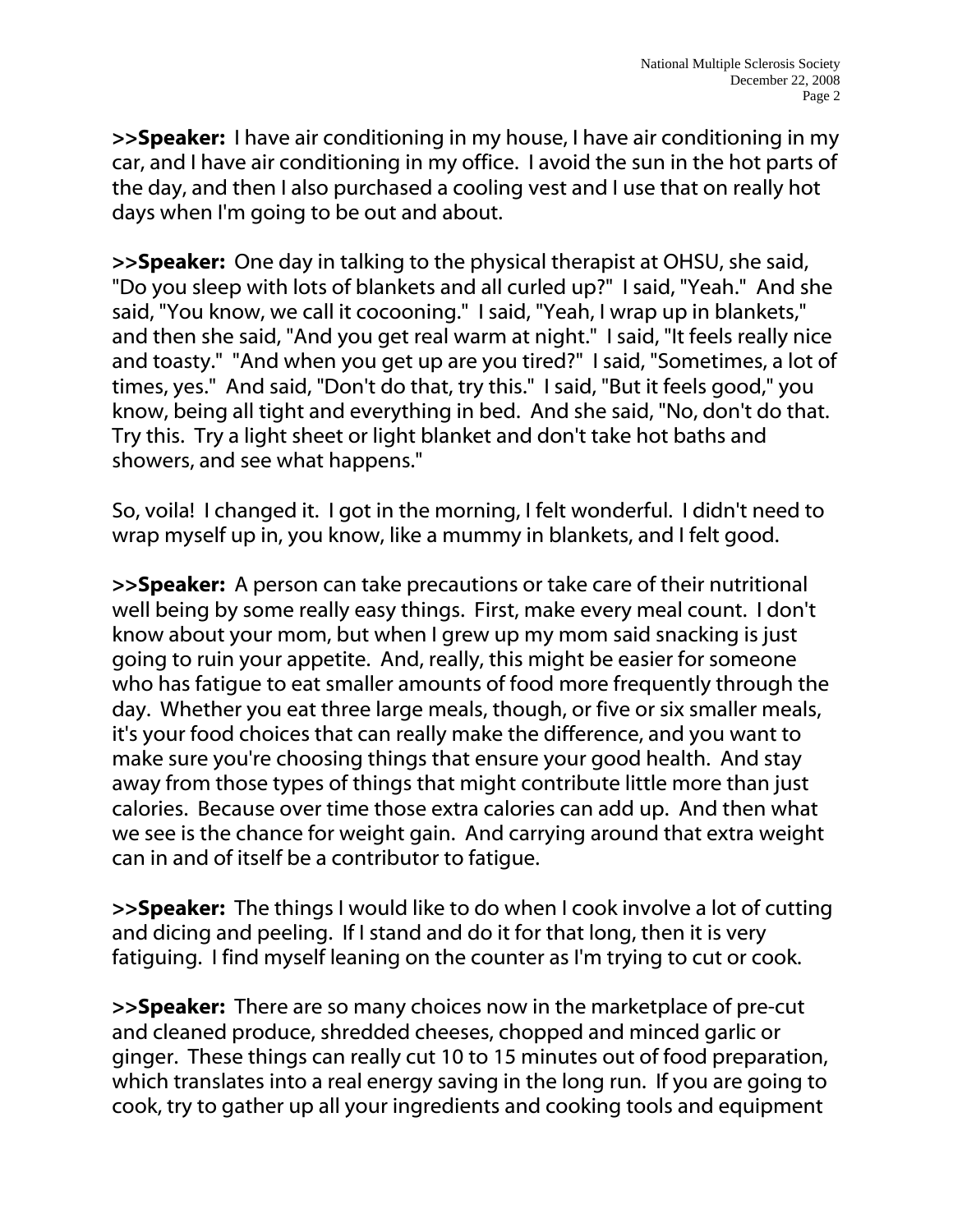first. This way you're not spending your energy running back and forth and around your kitchen.

Think ahead as to what you might want to put together for dinner and jot it down. I think it's easiest to do that when we have the energy so that at the end of the day, if you're tired and that whole process seems overwhelming, at least you have an idea of how you wanted to handle your meals. And if you are investing your time in cooking, double up. Make twice the recipe. You're already doing the work. You can portion it down into ready-to- eat, ready-tocook servings. Put it in a covered dish that you can pop into the freezer and take out and put into the oven or the microwave. And if you just don't have the energy, that's okay. Know what your takeout options are. I encourage people to check with their local restaurants that offer takeout and collect their menus, and try to identify what items on the menus might be more healthful choices.

>>Speaker: Building a power pantry can be your secret to nutritional success, and that's having some key items onboard for when you feel like cooking, and/or grabbing a great snack. The things are there, ready for you. Having things like quick-cooking grains, they only take a few minutes and they make a great addition to a main meal. It makes the side dishes much, much easier.

Your refrigerator and freezer are just an important part of your power pantry as well. And having items that are easy to use. I encourage people to buy pre-cut and pre-shredded vegetables. It really can cut about 10 to 15 minutes off your preparation time and really save a lot of energy. And when all else fails, it's fine to have great, healthy frozen entrées available when you need to call on them. There are some great low-fat, low-sodium, calorie controlled items, and so many choices to choose from in the markets now. The key is to have options available when you need them most.

>>Speaker: Grocery shopping was really one of my dreaded things. It's time consuming. By the time you get all the groceries and get them home and have to put them away, it's a major event. So, I've started using the safeway.com, albertsons.com. I set up and order them online and have them the next day. They bring them in and put them in my kitchen. It's perfect.

>>Speaker: Setting personal goals and priorities allows you to spend your energy on what is important to you. Choosing activities that forward your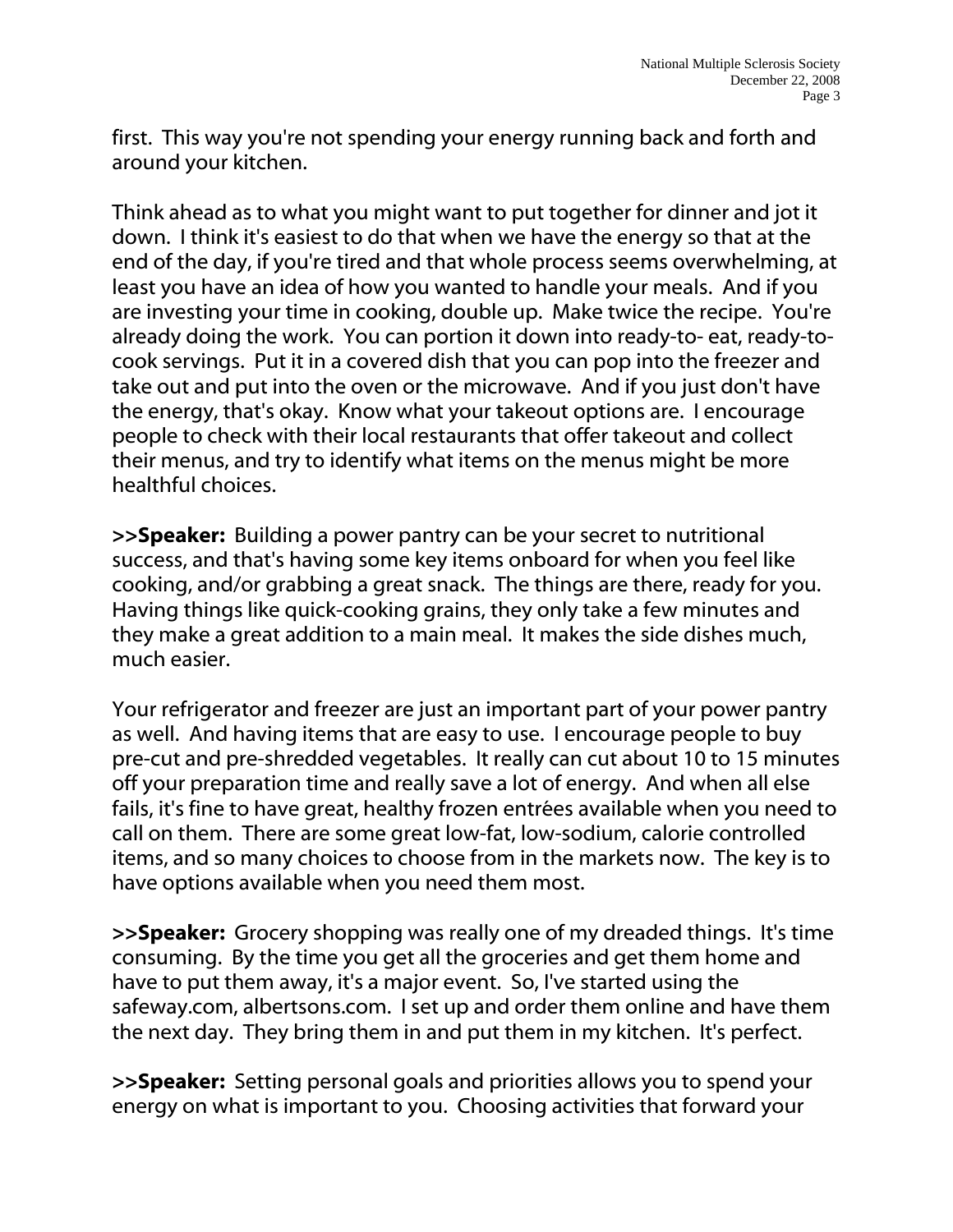goals and learning to say no to tasks that don't help you to manage your fatigue.

>>Speaker: Goal and priority setting can help a person with MS select their activities by helping them to make decisions about what's most important to them. You may be dealing with your family, your children, your husband, your housework or your employer. So, learning to prioritize and set goals in all of those settings is going to help a person feel more in control of their life.

>>Speaker: A goal is a long-term objective, and this should be something that you can achieve, something that is realistic, and something that does not rely on somebody else doing something for you to be successful. A priority is the importance placed on an activity. So, if you have a particular activity and you feel that that is important towards reaching the goal that you want to reach, that would be a priority activity for you.

>>Speaker: I found that the more that people talk about their goals that they've set for themselves, and the more that they talk about what might be keeping them from reaching those goals, the more they're able to enlist the help of others to work on their team so that they can reach that goal.

>>Speaker: Priority setting for me is typically based on the list of what I have to do, what I'd like to do, and what would be nice to do. So, based on where things fall on that list, then I figure out, based on the day and my energy level, what gets ticked off.

>>Speaker: Going to work is a really important thing for me, and I like the interaction. I like the people, my colleagues, that I deal with them everyday, and I like just doing my job as a reporter. And people have advised me not to work quite so hard, but I just -- I very much enjoy it and I actually find it -- it's kind of like yoga on Saturday mornings. I don't want to get up and do it, but when I do, I feel better. I'd consider going part-time or even quitting, but with my job I'm able to have that pay for my insurance, and that really helps.

>>Speaker: Often people don't realize that they spend a lot of energy on activities that are really not important to them. Once they know what activities are important to them and what their goals are, what they most want to accomplish, then they can choose to spend their energy on the activities that will help them achieve their goals.